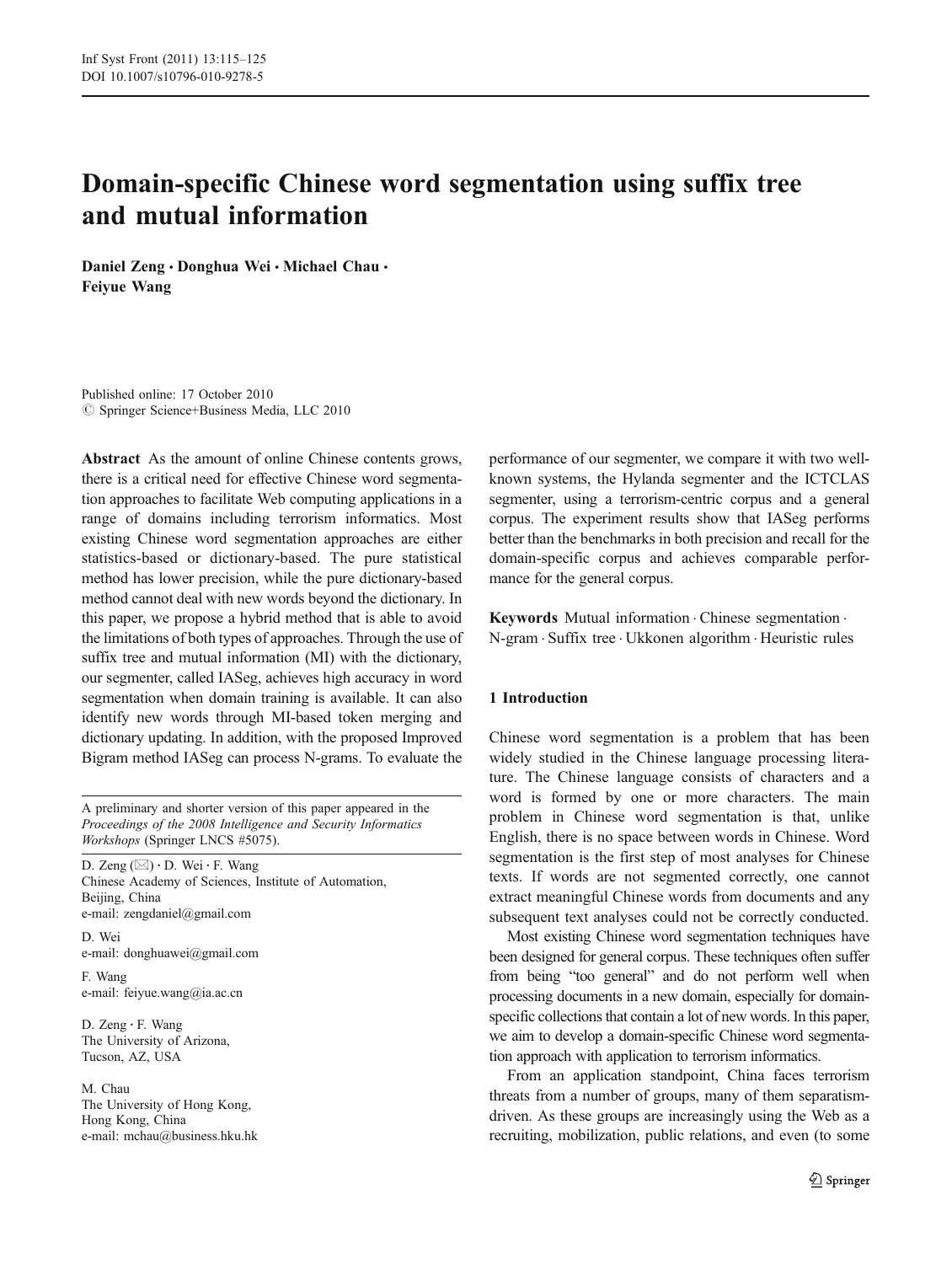extent) operational platform, there is an urgent need for terrorism researchers and law enforcement officials to develop Web computing tools to analyze terrorism-related contents and extract useful patterns for both retrospective analysis and prospective early warning purposes. We are developing a large-scale terrorism informatics research platform along those lines with the Chinese Academy of Sciences as the main sponsor. The Web contents in Chinese are the primary focus and the reported work is a technical component of this research initiative. Technically, there are a number of practical considerations driving our research in domain-specific Chinese word segmentation. First, terrorism-related Web contents are relatively dynamic and new words and phrases are commonplace. Pure statistical methods do not deliver the needed performance as to accuracy. Pure dictionary-based methods are problematic as well because of the extensive manual efforts and the time delay. Second, the existing approaches perform poorly when dealing with text with mixed Chinese and English sentences. Such mixed text is common in the terrorism domain.

To meet these challenges, we propose in this paper a hybrid method that combines mutual information and suffix tree to address the word segmentation problem in domainspecific Chinese document analysis with application in terrorism informatics. The rest of the paper is structured as follows. Section 2 reviews related work in Chinese word segmentation. In Section [3](#page-2-0) we describe our proposed algorithm based on mutual information and suffix tree. Section [4](#page-5-0) reports the results of our evaluation study, in which we tested our proposed algorithm using a domainspecific corpus and a general corpus. In Section [5,](#page-7-0) we discuss our findings and finally in Section [6](#page-8-0) we conclude our study with some discussions and suggestions for future research.

## 2 Related work

Chinese word segmentation has been studied for many years, but two problems in word segmentation, namely unknown word identification and ambiguity parsing, are still not completely solved. Studies on Chinese word segmentation can be roughly divided into two categories: heuristic dictionary-based methods, and statistical machine learning methods. Readers are referred to Wu and Tseng [\(1993](#page-9-0)) for a more detailed survey. In the following, we briefly review previous research in each category.

#### 2.1 Dictionary-based methods

Dictionary-based methods mainly employ a predefined dictionary and some hand-generated rules for segmenting input sequence. These rules can be generally classified

based on the scanning direction and the prior matching length. The Forward Matching Method (FMM), the input string will be scanned from the beginning to the end and matched against dictionary entries. In the Reverse Matching Method (RMM), the input string will be scanned from the end to the beginning. The Bidirectional Matching Method (BMM) scans the input string from both directions. The matching length can be based on maximum matching or minimum matching. Most popular dictionary-based segmenters use a hybrid matching method (Wong and Chan [1996](#page-9-0)). The main disadvantage of dictionary-based methods is that their performance depends on the coverage of the lexicon, which unfortunately may never be complete because new words appear constantly. Consequently, these methods cannot deal with the unknown words (sometimes called Out-Of-Vocabulary or OOV) identification and may result in wrong segmentation.

#### 2.2 Statistical and machine learning methods

Statistical methods rely on different measures to decide on the segmentation boundary in Chinese. Sun et al. ([2004](#page-9-0)) use a liner function of mutual information (MI) and difference of ttest to perform text segmentation. Many researchers also concentrate on two-character words (bigrams), because two is the most common length in Chinese words. Dai et al. [\(1999\)](#page-9-0) use contextual and positional information, and found that contextual information is the most important factor for bigram extraction. They found that positional frequency is not helpful in determining words. Yu et al. ([2006](#page-9-0)) proposed a cascaded Hidden Markov Model (HMM) for location and organization identification. Other researchers, such as Jia and Zhang [\(2007\)](#page-9-0), Xue et al. [\(2002\)](#page-9-0), Xue [\(2003\)](#page-9-0), and Low et al. [\(2005\)](#page-9-0) focus on the Maximum Entropy (ME) models. Li and Zhang [\(2002\)](#page-9-0) use Expectation Maximization and Maximum Likelihood Prediction to deal with Chinese word segmentation. Zhou and Liu [\(2002\)](#page-9-0) construct state chart using the information of whether several characters can compose one word and propose an algorithm to generate candidate words. Sproat et al. ([1996](#page-9-0)) propose a Stochastic Finite-State Word-Segmentation method by combining character states with dictionary-based heuristic rules. There are several others: Hockenmaier and Brew ([1998](#page-9-0)) present an algorithm, based on Palmer's ([1997](#page-9-0)) experiments, that applies a symbolic machine learning technique to the problem of Chinese word segmentation. Many other statistic-based machine learning methods have been used in Chinese word segmentation, such as SVM-based segmentation (Li et al. [2001](#page-9-0)), the CRF method segmentation (Peng et al. [2004\)](#page-9-0), unsupervised models (Creutz and Lagus [2007\)](#page-9-0).

In sum, all methods have to rely on either character-level information indicated by the co-occurrence probability, conditional probability, position status, or word-level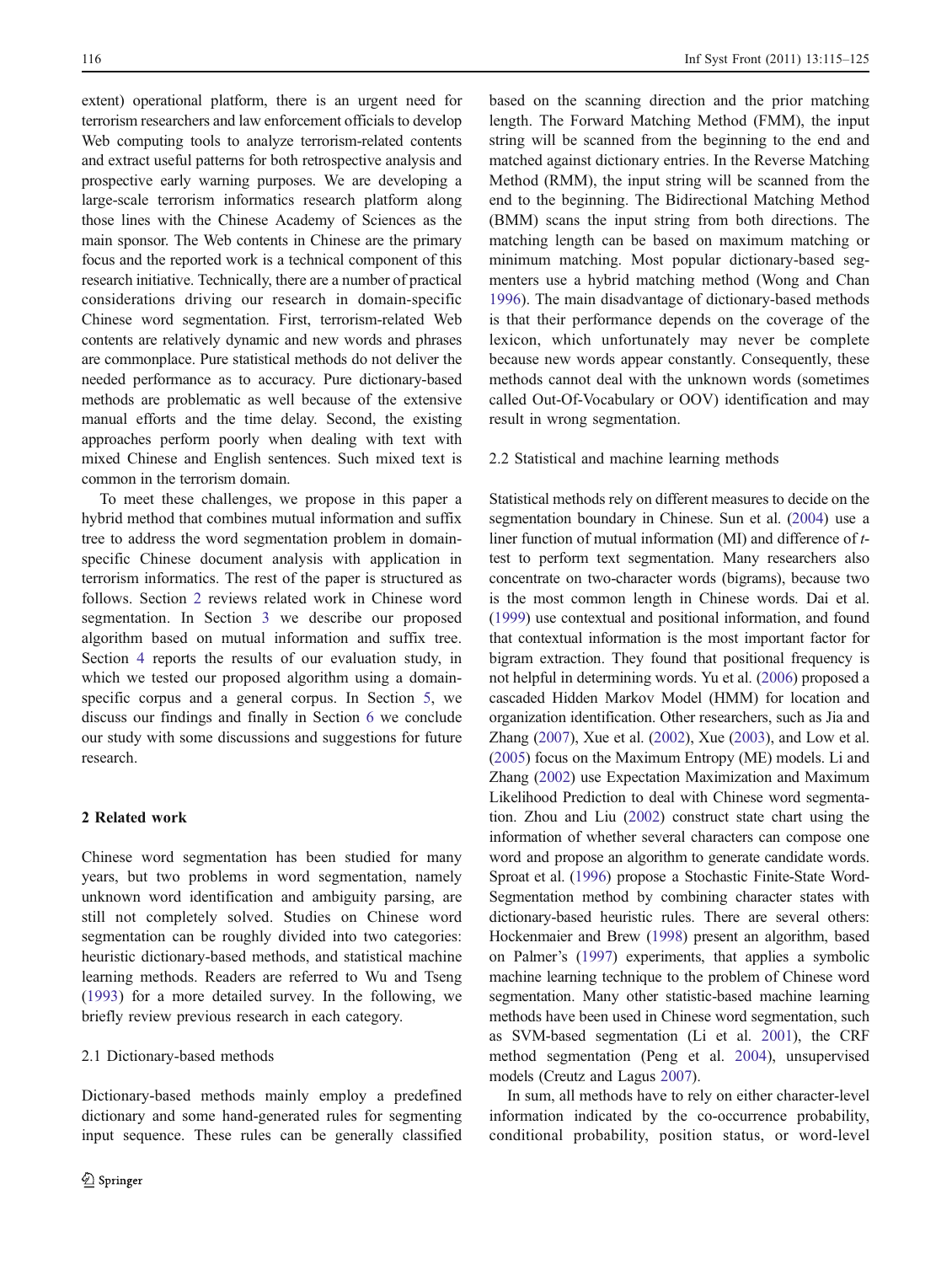<span id="page-2-0"></span>information provided by the dictionary or the language knowledge, such as the part-of-speech, morphological, syntactic and semantic knowledge (Cui et al. [2006\)](#page-9-0). It is often difficult for statistical methods to segment words when no such information is available, e.g., words that have low frequencies of occurrences. Many researchers combine the available information and achieved better performance in both unsupervised learning (Peng and Schuurmans [2001\)](#page-9-0) and supervised learning (Teahan et al. [2000](#page-9-0)).

# 3 A hybrid approach using mutual information and suffix tree

In this paper, we propose to use Mutual Information (MI) and Suffix Tree to perform Chinese word segmentation. These two techniques allow us to combine the dictionary-based method and the statistics-based method in word segmentation, mitigating the problems associated with applying either method alone. While Ponte and Croft [\(1996\)](#page-9-0) just deal with bigrams, we focus more on segmentation of trigrams and longer words. We first use a training corpus to train the bigram model and use a lexicon to establish the improved bigram model. We then use MI and the improved bigram model combining with the Suffix Tree to parse the given text. Suffix tree is used here because it has the advantage of storing partial texts while allowing fast matching.

In this section, we describe our proposed algorithm, called IASeg. The overall algorithm is shown in Fig. 1. IASeg has two phases: the training phase and the test phase. The target of the training phase is to construct the dictionary and the Ngrams, which include the Unigram, Bigram and the Improved Bigram. Both the dictionary and the N-grams contain the general and the domain-specific words or phrases. As shown in Fig. 1, suffix tree is used to represent and store the training corpus which is already properly segmented. The words extracted from these segmentation results constitute the dictionary. The unigrams and simple bigrams are calculated using standard methods and kept in a hash table. The calculation of the N-grams with  $n>2$  is done through our proposed Improved Bigram approach that makes heavy use of MI. The details about MI calculations, the use of suffix tree as a data structure, and the Improved Bigram algorithm, are provided in the subsequent subsections.

In the test phase, we first split the input string into tokens using dictionary-based FMM heuristic. Then we calculate the strings' Mutual Information to predict unknown words and decide whether we should merge the two adjacent tokens as one new word. If the formation of the new word is supported, we update the dictionary dynamically. Finally, we output the segmentation results.

One key aspect of our proposed method is that whenever available, a domain-specific dictionary is used for word segmentation. However, unlike in a pure dictionary-based approach, this dictionary is automatically updated through MI calculations whenever new documents are encountered.

#### 3.1 N-gram construction

The N-gram word model is based on the Markovian assumption. If the N-th character is related only with its preceding (N-1) characters of context, and without any other correlations, we call it the N-gram word model or (N-1)-order Markov model.

Given a string  $w_1w_2...w_n$ , with its length being *n*, we have the following equations.In unigram, we have:

$$
p(w_1w_2...w_n) = p(w_1)p(w_2)...p(w_n)
$$

**Test Corpus Training Corpus** (unsegmented) (Segmented) Dictionary New Word Suffix Word Suffix Tree Tree N-gram Word Up date Dictionary Extraction Disambiguation New Words Segmentation Identification  $matrion$ Segmentation Results

Fig. 1 Overall architecture of our system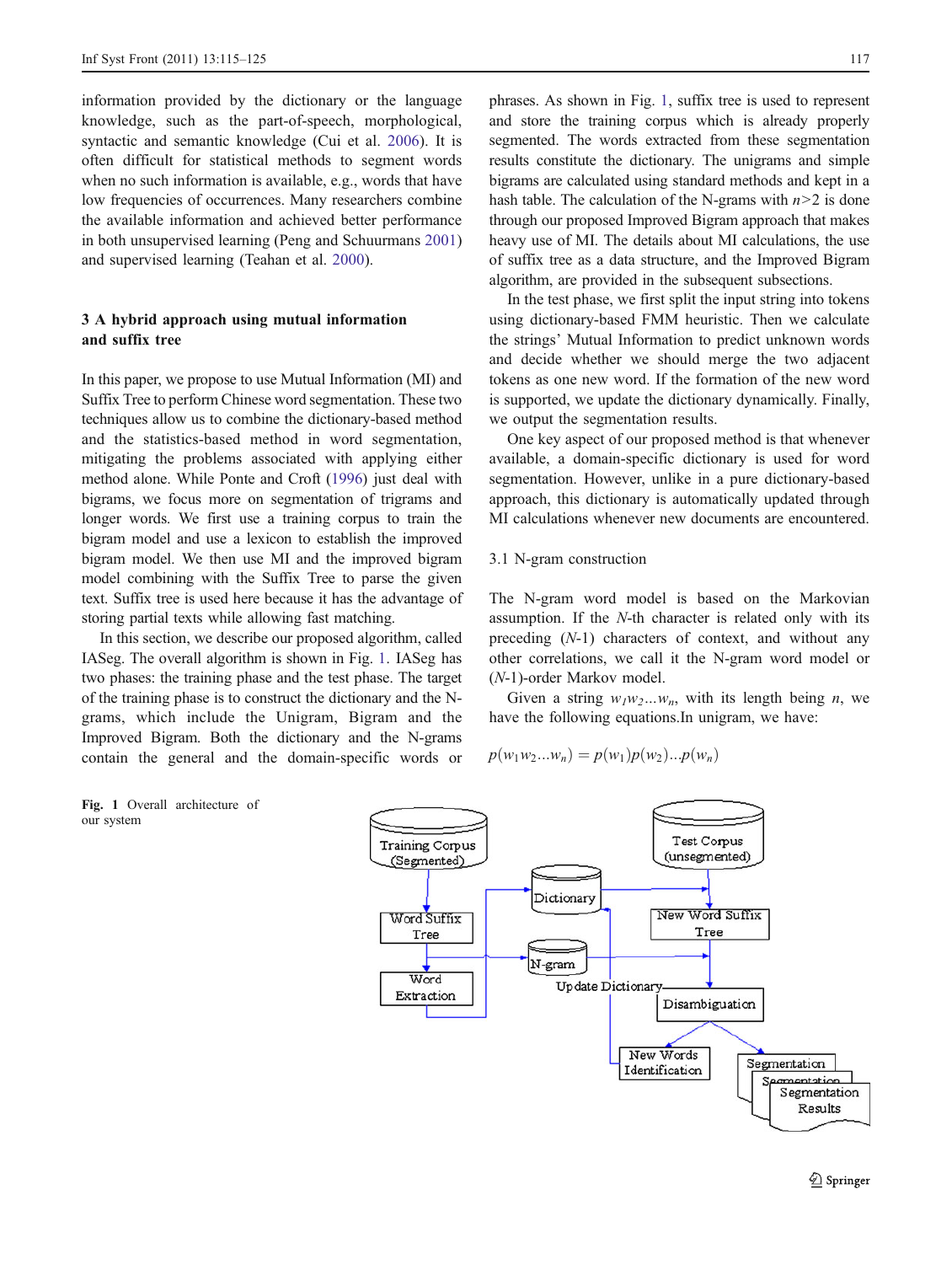in which  $p(w)$  indicates the probability of a character or string w appearing in a given corpus.

Using bigram (1-order Markov model), we have:

$$
p(w_1w_2...w_n) = p(w_1)p(w_2/w_1)p(w_3/w_2)...p(w_n/w_{n-1})
$$

in which  $p(w_i|w_i)$  indicates the probability of a character or string  $w_i$  following  $w_i$  given that  $w_i$  appears in the given corpus.

Using trigram (2-order Markov model), we have:

$$
p(w_1w_2...w_n) = p(w_1)p(w_2/w_1)p(w_3/w_1w_2)p(w_4/w_2w_3)...p(w_n/w_{n-2}w_{n-1})
$$

For an N-gram model, we have:

$$
p(w_1w_2...w_n) = p(w_1)p(w_2/w_1)p(w_3/w_1w_2)
$$

$$
p(w_4/w_1w_2w_3)...p(w_n/w_1w_2...w_{n-1})
$$

The above equations can be expressed by one equation:

$$
p(w_1w_2...w_n) = \prod_{i=1}^n p(w_i/w_{i-(N-1)}w_{i-(N-1)+1}w_{i-(N-1)+2}...w_{i-1})
$$

where  $n = length(w_1w_2...w_n)$ , in which w<sub>i</sub> denotes a characters. N is the length of N-grams to be considered. Table 1 gives a summary of the expressions used.

To make calculation simpler we often use the following parameter evaluation equations, based on their relative frequencies, using a Maximum Likelihood Estimation (MLE) method.

$$
PMLE(w_n/w_{n-1}) = \frac{count(w_{n-1}w_n)}{count(w_{n-1})}
$$
  
\n
$$
PMLE(w_n/w_1^{n-1}) = \frac{count(w_1w_2w_3...w_n)}{count(w_1w_2w_3...w_{n-1})}
$$
  
\n
$$
PMLE(w_n/w_{n-N+1}^{n-1}) = \frac{count(w_{n-N+1}^{n-1}w_n)}{count(w_{n-N+1}^{n-1})}
$$

For an N-gram model a large number of parameters need to be estimated. In this study, we develop an Improved Bigram approach to deal with longer grams. More details will be discussed in the following subsection.

#### 3.2 MI measure

#### 3.2.1 Basic concepts and MI calculation

The concept of Mutual Information comes from Information Theory, which measures two events' dependence (compactness) using:

$$
MI(w_i, w_j) = \log_2 \frac{p(w_i, w_j)}{p(w_i)p(w_j)},
$$

In Natural Language Processing (NLP),  $MI(w_i, w_j)$  is used to estimate the *compactness* of two characters:  $w_i$ ,  $w_j$ . If  $MI(w_i, w_j)$  is higher than a given threshold value (usually estimated through experiments, denoted by  $\mu$ ), we can regard them as one word. To simplify calculation, we define  $p_{\text{MLE}}(w_i)=f(w_i)=count(w_i)/M$ , where M denotes the number of characters in the given corpus. As such, we can rewrite the MI equation as follows:

$$
MI(w_i, w_j) = \log_2 \frac{count(w_i, w_j)M}{count(w_i)count(w_j)}
$$

Researchers (Fang and Yang [2005\)](#page-9-0) also have used the following equation to calculate the  $MI$  of two bigrams " $w_i w_j$ " and " $w_p w_q$ ", each of them being a bigram string, and achieved better performance in such cases where a four-character word is composed of two bigrams, e.g., "高 音喇叭 (high pitch loudspeaker)", in which both "高音 (high pitch)" and "喇叭 (loudspeaker)" are words.

$$
MI(w_iw_j, w_pw_q) = \log_2 \frac{Gf(w_iw_j, w_pw_q)}{K \times f(w_iw_j)f(w_pw_q)}
$$

where  $G$  is the total number of characters in the corpus,  $K$  is the total number of the tokens in the corpus.

In our approach, however, we do not adopt this method because we have different classes of n-grams but just use one threshold. In order to come up with one measure standard, we use MLE calculation equations together with

|           | Table 1 Expressions in |  |
|-----------|------------------------|--|
| equations |                        |  |

| Expression         | Meaning                                                                         |  |  |
|--------------------|---------------------------------------------------------------------------------|--|--|
| $W_i$              | A character                                                                     |  |  |
| length(str)        | Number of characters in a str                                                   |  |  |
| n                  | Length of the given string                                                      |  |  |
| $w_i^j$            | Simple expression of string of $w_iw_{i+1}w_i$ , $i < j$                        |  |  |
| p(w)               | Probability of string $w$ in a given corpus                                     |  |  |
| $count(w_1w_2w_n)$ | Frequency of n-gram $w_1w_2w_n$ in a given corpus                               |  |  |
| p(x y)             | Probability of co-occurrence of x, y, where x, y can be a character or a string |  |  |
| f(x)               | Frequency estimate of $x$                                                       |  |  |
| N                  | Length of N-grams to be considered                                              |  |  |
| М                  | Number of training instances                                                    |  |  |
|                    |                                                                                 |  |  |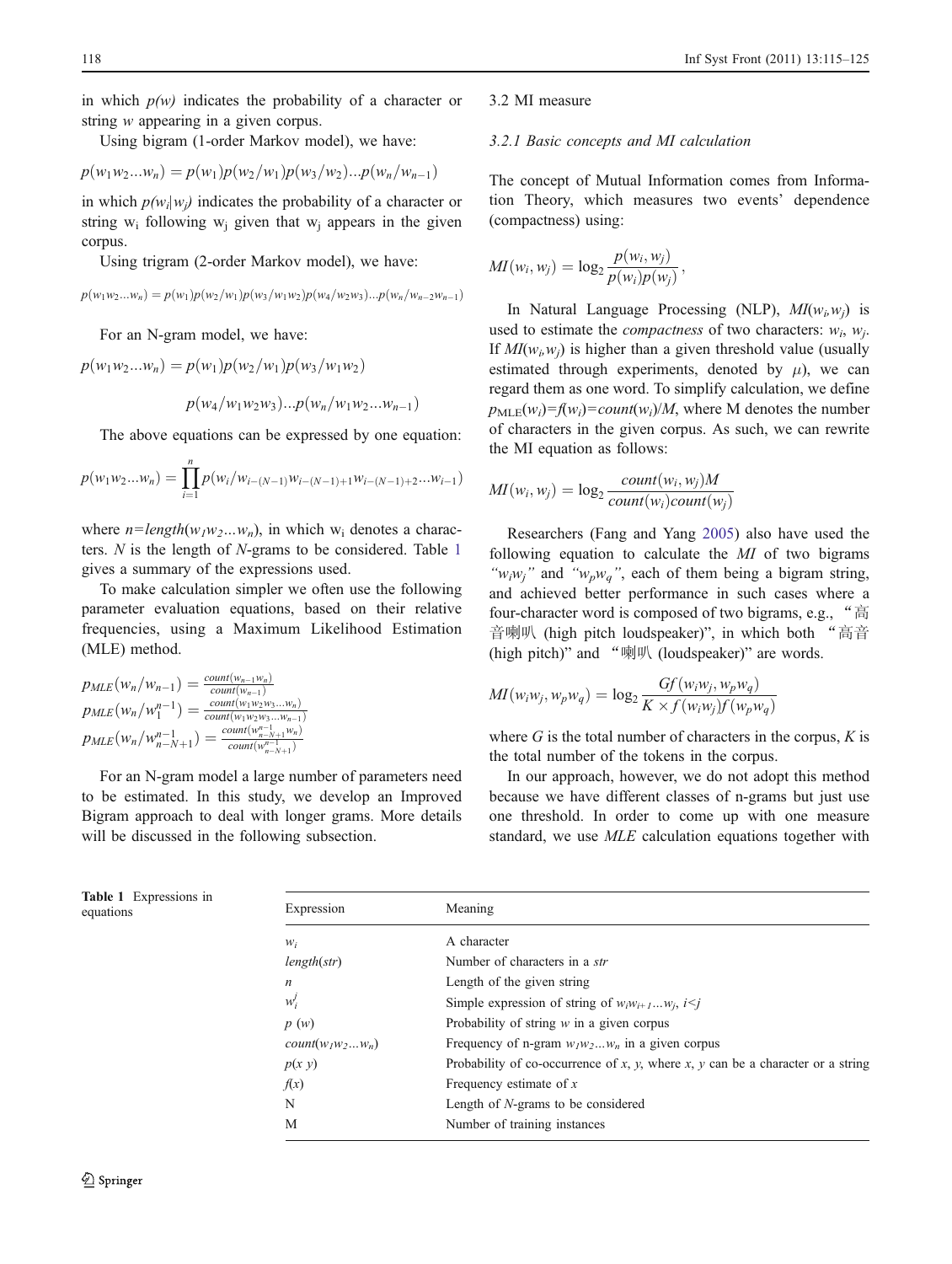the Lidstone flatness algorithm to avoid the sparseness of the co-occurrences.

#### 3.2.2 Flatness algorithm

Most of the probabilities involved in the MI calculation are very small and can result in zero probability. To avoid numerical problems associated with these zero probabilities, we use the Lidstone flatness function:

$$
P_{Lid}(w_1...w_n) = \frac{count(w_1...w_n) + \lambda}{A + \lambda^*B}
$$

where  $\lambda=0.5$ , B is the number of bins that the training instances are divided into, and A is the corpus size (number of tokens).

For the forecast, we use

$$
p(w_1^j/w_1^i) = \frac{count(w_1^i, w_1^j)}{count(w_1^i) + \lambda B}, i \ge 1, j \ge 1, 0 < \lambda < 1
$$

Especially, to deal with the probability of single word  $w_1^i$ , using following:

$$
p(w_1^i) = \frac{count(w_1^i) + \lambda}{A + \lambda B}, 0 < \lambda < 1, i \ge 1
$$

on condition that  $w_1^i$ ,  $w_1^j$ , are non-empty strings.

In our research, we store the tokens and their frequencies. If we need to calculate their MI, we first retrieve the tokens and their frequencies, then calculate the MI using the equations described earlier.

#### 3.2.3 Improved bigram

In this subsection we describe our improved bigram model used to deal with N-gram words with  $n \geq 3$ . This "Improved Bigram" model, when coupled with Suffix Tree, can be viewed as an efficient implementation of an N-gram model. A key motivation behind this less direct N-gram approach is that the Mutual Information calculations (and filtering) can take place much more naturally in our approach.

We store patterns using a hash table for MI computation with the unigram and simple bigram. This approach allows us to process multi-gram words, such as 4-gram words and 5-gram words, and even more parameters prediction.

We show an example of our improved Bigram in Fig. [2.](#page-5-0) Consider the words: "东/土耳其/斯坦/信息/中心 (East Turkistan Information Center)". The MI of "土耳其" and "斯坦" will be calculated. As this is greater than the threshold, the frequency of the term "土耳其斯坦 (Turkistan)" will be stored and the MI of " $\bar{\pi}$ " and " $\pm \bar{F}$ 其斯坦" will be further calculated to obtain the correct term "东土耳其斯坦(East Turkistan)".

This method is useful for segmenting terms that are named entities, such as combining "邓/小平" to "邓小平(Deng Xiaopeng)", and "中国/人民/银行" to "中国人民银行 (The People's Bank of China) ", etc. It can also deal with some ambiguous pairs, such as "新西兰花". For instance, if the training corpus are mostly about vegetables (i.e., having a lot of individual occurrences of "西兰花"), then it would split into "新/西兰花 (new broccoli)"; but if the corpus are about the country (i.e., having a lot of individual occurrences of "新西兰 (New Zealand)"), then it would be segmented as "新西兰/花 (New Zealand flowers)".

### 3.3 Suffix tree

Given a string  $S \in \Sigma^n$ , the suffix tree  $T_S$  of S is the Compact Trie of all the suffixes of  $S\$ ,  $\$  \notin \Sigma. The suffix tree is the basic data structure in combinatorial pattern matching because of its many elegant uses. Furthermore, it has a compact  $O(n)$  space representation that can be constructed in  $O(n)$  optimal time for a constant-size alphabet (Weiner [1973\)](#page-9-0). The original construction and its analysis are nontrivial. Some efforts have been spent on producing simplified linear time algorithms (Chen and Seiferas [1985;](#page-8-0) McCreight [1976](#page-9-0)), though all such efforts have been variants of the original approach of Weiner. Due to limited space, readers are referred to other papers for the details of the model and implementation of suffix tree (e.g., Chan et al. [2005;](#page-8-0) Chen and Seiferas [1985;](#page-8-0) Giegerich and Kurtz [1997](#page-9-0); Maaß [1999](#page-9-0); McCreight [1976](#page-9-0); Weiner [1973](#page-9-0); Zhang et al. [2004](#page-9-0)).

In this study we use the Ukkonen algorithm to construct the Suffix Tree (Ukkonen [1992](#page-9-0); Ukkonen [1995\)](#page-9-0). The algorithm is an online arithmetic that builds suffix tree from left to right, i.e. adding  $t_{i+1}$  (a new character or label edge) to the current suffix tree  $STree(T_n)$  and forms another new suffix tree  $STree$  $(T_{n+1}), 0 \le n \le |T|$ , where |T| is the length of the string.

For example, the term "中国伊斯兰伊斯兰教会 (Chinese Islamic Shariah Council)" has the following suffix strings: "中国伊斯兰伊斯兰教会", "国伊斯兰伊斯 兰教会", "伊斯兰伊斯兰教会", "斯兰伊斯兰教 会", "兰伊斯兰教会", "伊斯兰教会", "斯兰教 会", "兰教会", "教会", and "会". With the Ukkonen algorithm, these strings are constructed as the Suffix Trie as shown in the top of the Fig. [3,](#page-6-0) and then compressed to the tree at the bottom of Fig. [3.](#page-6-0)

# 3.4 Lexicon construction

Our algorithm uses the known words (dictionary) generated from the previous stage (training processing) to segment the test corpus through the FMM heuristic rule. In order to improve the efficiency of matching, our system stores the dictionary using a Trie structure, and sorts the items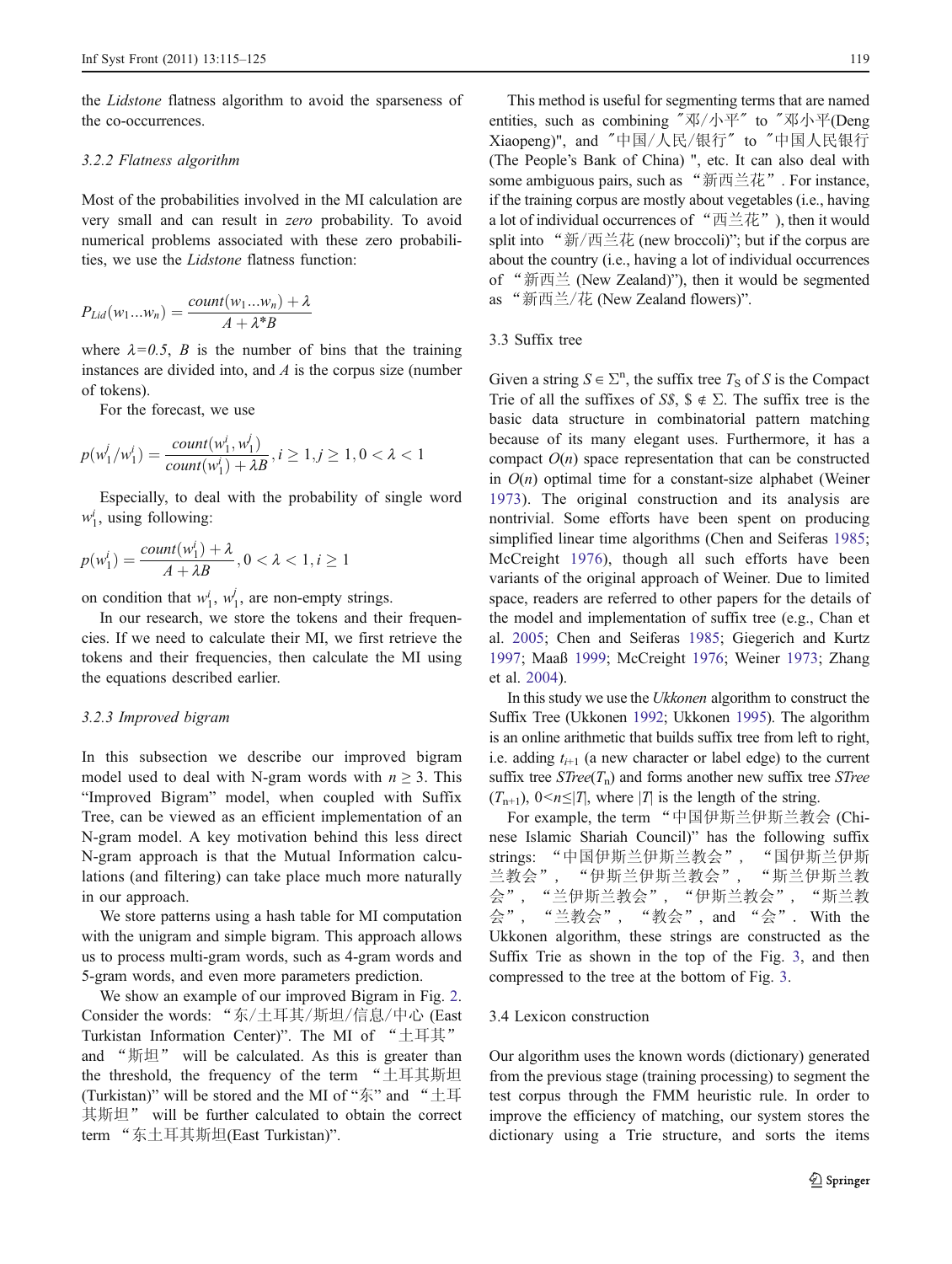<span id="page-5-0"></span>Fig. 2 Example of improved bigrams



according to the order of the Chinese characters based on their Pinyin Romanization.

The construction steps are as follows:

- 1. The entire dictionary is stored as a Forest;
- 2. Each tree contains all the words which have the same first character;
- 3. All the second characters of these words in the same tree are children of the root node;
- 4. Other characters follow the same token.
- 3.5 Comparison with existing methods

Previous research has used mutual information for Chinese word segmentation. For example, both Chien [\(1997](#page-9-0)) and Ong and Chen ([1999\)](#page-9-0), utilize MI in their key phrase extraction. Our proposed algorithm is different from these existing studies. First, MI is used in different ways and different stages in our segmenter. Chien ([1997\)](#page-9-0) first split a given string into tokens with different lengths and use MI to filter out the strings with an MI value lower than the threshold. Ong and Chen [\(1999](#page-9-0)) extend Chien's work by suggesting an updateable PAT-tree that allows the update of string frequencies dynamically. Different from their methods, we first split a given string coarsely, then compute MI of the neighbor tokens, and compare the MI value with the threshold. If the MI value is higher, then we merge the tokens and add the new word into the dictionary. Otherwise, we keep them unmerged. Another major difference is that we use a hybrid approach. In the first stage, we perform coarse splitting using a dictionary-based method to split the given texts, while the other two methods directly compound the characters according to their compositions.

In this study, we propose a hybrid method to avoid the limitations of the pure dictionary-based methods or the pure statistic methods. Through the Suffix Tree and Mutual Information with dictionary, we achieve the accurate segmentation when domain training is possible. Compared with the early methods, it can reach the goal of new words identification through MI-threshold and the token merge algorithm, and update the dictionary. In addition, with the Improved Bigram and Suffix Tree, it can also process N-grams efficiently.

# 4 Evaluation

In order to evaluate the performance of our IASeg system, we compare it with the Hylanda segmenter ([www.hylanda.](http://www.hylanda.com) [com](http://www.hylanda.com)) and the ICTCLAS segmenter (Zhang et al. [2003\)](#page-9-0). The Hylanda segmenter is a dictionary-based segmenter that has been widely used in practice (e.g., the search engine Zhongsou). ICTCLAS is an HMM-based segmenter. Both segmenters were chosen because they have shown very good performance in previous studies (Leydesdorff and Zhou [2008](#page-9-0); Zhang et al. [2003](#page-9-0)).

We use precision, recall, and F-measure to evaluate the performance of the segmenters. The calculations are as follows:

$$
precision = \frac{correctNum}{autoTotalNum}
$$
  
recall = 
$$
\frac{correctNum}{manualTotalNum}
$$
  
F - measure = 
$$
\frac{2 \times recall \times precision}{recall + precision}
$$

where *correctNum* is the number of words correctly identified by the automatic method, *autoTotalNum* is the total number of words identified by the automatic method, and manualTotalNum is the number of words identified in the manual segmentation. A perfect segmenter will have a recall and precision of 100%. All these measures can be calculated automatically from a machine-segmented text, along with the human-segmented gold standard.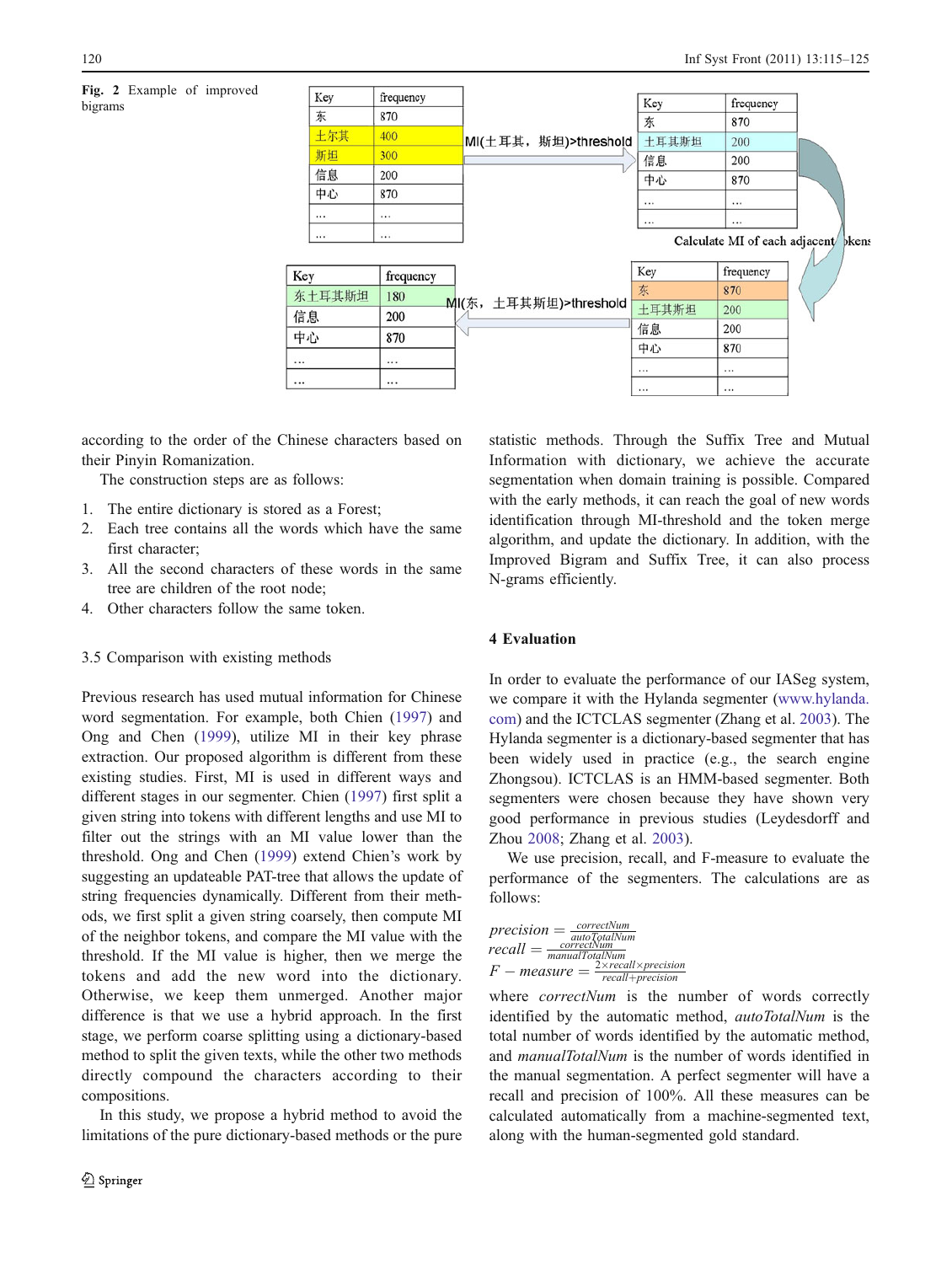<span id="page-6-0"></span>Fig. 3 Example of suffix trie compression



#### 4.1 Experiment 1

To test our segmenter in domain-specific Chinese word segmentation, we chose to evaluate its performance on terrorism-related contents. Extremists and terrorists have been using the Internet to spread their ideology and recruit new members (Chen [2006;](#page-8-0) Raghu and Chen [2007](#page-9-0)). It has been shown possible to extract useful extremist or terrorist information and identify their relationships from these documents (Chen and Xu [2006,](#page-9-0) Chau and Xu [2007\)](#page-8-0).

The past terrorism informatics research has primarily focused on English and Arabic contents. Our research focuses on terrorism-related contents that are mostly Chinese but also frequently contain English phrases (e.g., names of organizations), a characteristic of the real-world data. To the best of our knowledge, there is no publically-available terrorism-related Chinese corpus available for experimentation. In our experiment, we collected a set of terrorism-related Chinese documents from the Web using a home-grown Web crawler as follows. Using as the seeds a manually-constructed list of 82 URLs which contain terrorism-related contents, our crawler retrieved about 500 Web pages, mostly terrorism-related news articles. A pre-processing module was used to discard irrelevant contents such as advertising anchor text and promotional Web links. Two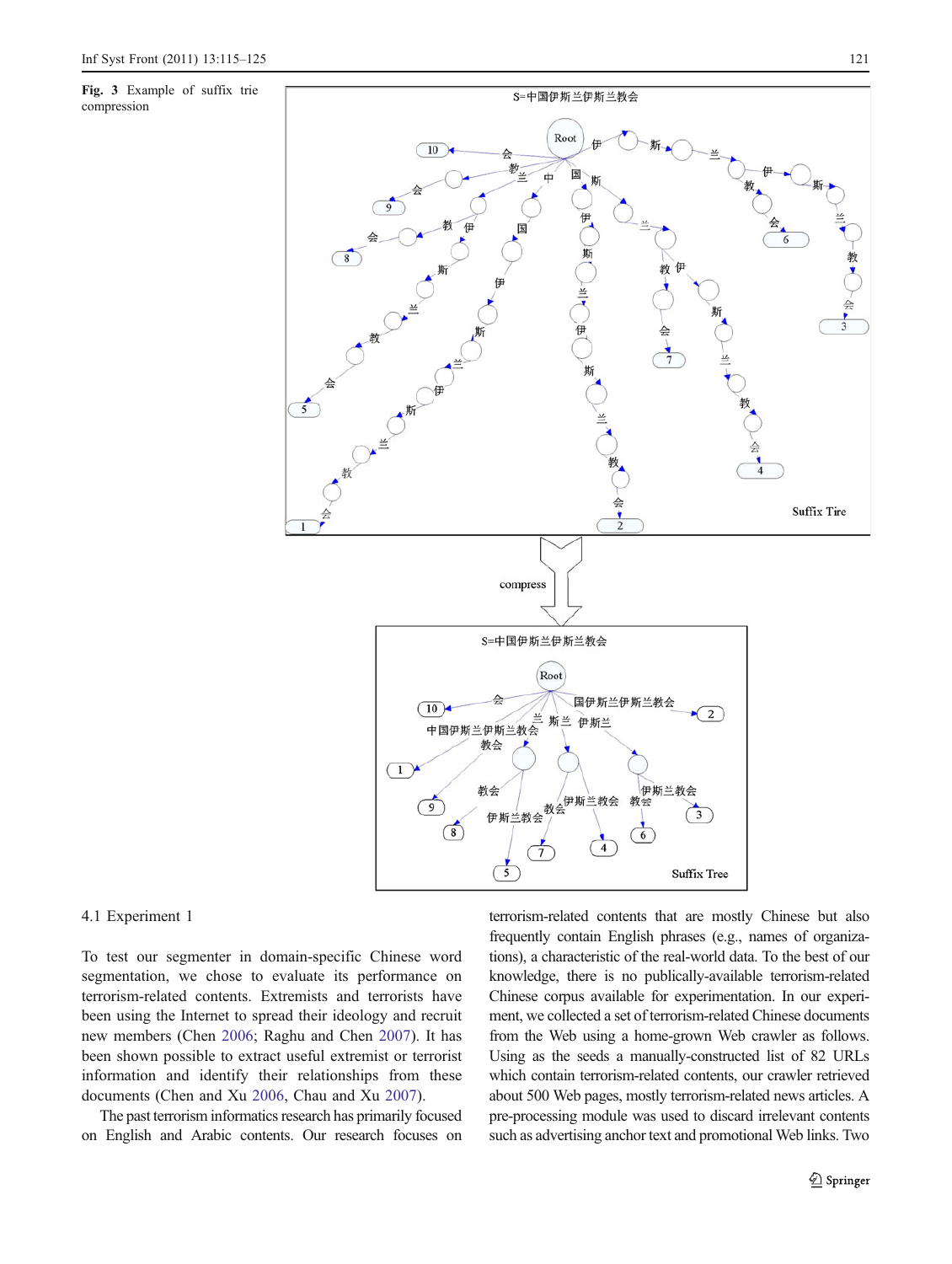<span id="page-7-0"></span>graduate students experienced in terrorism informatics studies then went through all these cleansed documents and selected 342 news articles with direct terrorism relevance. An automated module using a coarse-grained open-source Chinese word segmentation subroutine was then used to heuristically go through all these identified articles to identify duplications. After removing 12 duplicated articles, we finally obtained our Chinese terrorism dataset consisting of 330 news articles. For each of these articles, the same two graduate students manually produced segmentation results, using the results from the opensource Chinese word segmentation subroutine obtained earlier as the starting points. Their segmentation results were independently validated by another graduate student whose research area is Chinese language processing. The gold sets and training sets used in our experiments were all sampled from these 330 segmented articles.

We ran the three segmenters under comparison using this terrorism corpus. In our algorithm, the dictionary trie is updated dynamically after the first run of the training corpus. Finally we obtained 57,339 words through the terrorism corpus, including some highly frequent general words.

The segmentation results of these three segmenters are shown in Table 2. Overall we observe that our segmenter achieves the best performance among the three segmenters in terms of precision, recall, and F-measure. To provide for better validity of the results, we also performed crossvalidation testing on IASeg. The corpus was manually divided into 20 portions of roughly-equal sizes with the size measured by the total number of characters each portion contains. We have partitioned the documents to roughly equal-sized portions to reduce the impact of the size of an individual portion on the performance of the methods compared. The average precision, recall, and F-measure obtained are 0.959, 0.950, and 0.955, respectively. We suggest that the higher performance in cross validation is possibly due to the availability of a larger training corpus than in the hold-out test.

# 4.2 Experiment 2

In addition to the terrorism-specific corpus, we also compare the three segmenters using a general corpus in order to demonstrate their performances for general texts. In this experiment, we use the corpus provided by the Second

Table 2 Results of the three segmenters on terrorism-related content

|           | Hylanda | ICT   | IASeg |
|-----------|---------|-------|-------|
| Precision | 0.860   | 0.776 | 0.948 |
| Recall    | 0.916   | 0.866 | 0.948 |
| F-measure | 0.887   | 0.822 | 0.948 |

International Chinese Word Segmentation Bakeoff. This competition was held in 2005 and the results were presented at the 4th SIGHAN Workshop ([http://sighan.cs.](http://sighan.cs.uchicago.edu/bakeoff2005/) [uchicago.edu/bakeoff2005/](http://sighan.cs.uchicago.edu/bakeoff2005/)). In particular, we use the corpus provided by Microsoft Research (MSR corpus) at the bakeoff. The MSR corpus contains email addresses, URLs, etc., and adopts its own evaluation standard. The segmentation results of the three segmenters are shown in Table 3.

Since Hylanda and ICT are general-purpose segmenters and IASeg is a domain-specific segmenter, we expect that the Hylanda and ICT segmenters perform better on the MSR corpus than on the terrorism corpus, while the IASeg performs better on the terrorism corpus. The results from Tables 2 and 3 show that the IASeg performs better on the terrorism content but also has comparable performance for the general corpus. In terms of F-measure, the performance of the Hylanda segementer improves from 0.887 to 0.905, and ICT improves from 0.822 to 0.875. On the other hand, the performance of IASeg drops from 0.948 to 0.908. Nonetheless, it is still the highest among the three segmenters being evaluated.

# 4.3 Experiment 3

In the third experiment, we want to evaluate the performance of the IASeg sgementer when we do not have a training corpus in the given domain. In this experiment we train the IASeg segmenter using the MSR corpus, and test the segmenter using the terrorism content used in Experiment 1. The segmenter achieves a precision, recall, and F-measure of 0.746, 0.853, and 0.796, respectively. As expected, these values are not as good as the results obtained when the segmenter has access to domain-specific training corpus. The results show that the segmenter is more effective when domain-specific training corpuses are available.

# 5 Discussion

Overall, our experiments demonstrate the following:

1. When using terrorism-related content for training, IASeg performs better than the two benchmark systems in segmenting terrorism-related content.

Table 3 Results of the three segmenters on the general content

|           | Hylanda | <b>ICT</b> | IASeg |
|-----------|---------|------------|-------|
| Precision | 0.899   | 0.850      | 0.902 |
| Recall    | 0.910   | 0.902      | 0.914 |
| F-measure | 0.905   | 0.875      | 0.908 |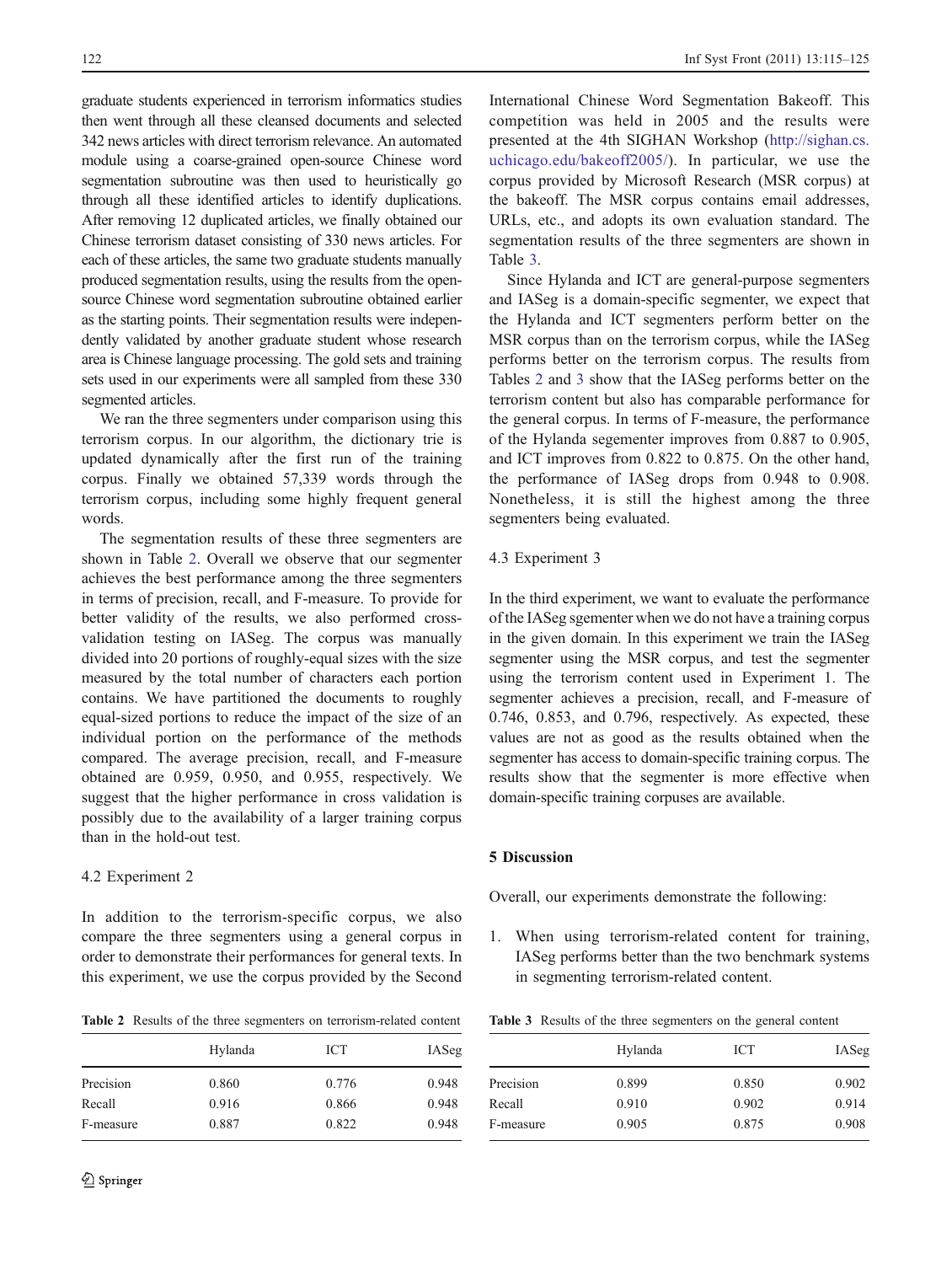<span id="page-8-0"></span>2. When using a general corpus for training, the performance of IASeg drops, but it still performs better than the two benchmark systems in segmenting general content.

Based on our testing of the segmenter on the terrorismrelated corpus and the general corpus, we found that two aspects of the training data have a profound influence on the model's accuracy. First, some errors are obviously caused by deficiencies in the training data, such as improperly segmented common words and name entities. Second, some errors stem from the split of the training and testing data.

We observe that our algorithm has the following characteristics:

- 1. Different thresholds in mutual information will achieve different results. For example, a threshold of 20 may just keep all the tokens in their original form, while a threshold of 9 will result in merging some high cooccurrence adjacent tokens as one word. In general, we found that a lower threshold will make the segmenter to prefer longer words, thus resembling more closely with named entity extraction tools.
- 2. By using suffix tree, we can do searching and matching more easily and efficiently. Using the Ukkonen algorithm, we can construct the suffix tree in  $O(n)$  time complexity and  $O(n)$  space complexity.
- 3. Through our improved bigram structure, we can filter the low MI token-pairs, which greatly improves the boundary forecast accuracy.

We also found that different segmentation standards assumed by the corpus will greatly affect the segmentation results. For example, it is not easy even for humans to judge whether the term "中国人民 (Chinese people)" should be treated as one word or segmented into two. Such different standards used in different corpuses have make it difficult, if not impossible, to have a perfect segmenter.

Chinese word segmentation research reported in this paper is a technical component of a major terrorism informatics research project initiated by the Chinese Academy of Sciences, focusing on analyzing open-source (mostly Chinese) information from the Web and developing a large-scale computing platform to enable such analyses. The particular applicationdomain emphasis has been on terrorist and separatist groups that have engaged in violent acts in China. As a critical and necessary component of this terrorism informatics platform, the reported Chinese word segmentation module has been used to pre-process all the incoming Web data streams to prepare data for the follow-up analyses ranging from entity-extraction, sentiment information detection and polarity assessment, relation extraction, text summarization and visualization, to domain event extraction and cultural-computing based group behavior prediction.

#### 6 Conclusion

In this paper, we propose a method on Chinese word segmentation based on suffix tree and mutual information. We integrate character-level information and word-level information and achieve encouraging results in segmenting a terrorism-related corpus. Our algorithm uses a two-stage statistical word segmentation. In the first stage, word suffix tree are used to generate a dynamic dictionary and N-gram model on input text, and then a hybrid approach is employed in the second stage to incorporate word N-gram probabilities, and mutual information with word-formation patterns to detect Out-Of-Vocabulary words. From our experiment, we found that the proposed segmenter was able to achieve good performance in Chinese word segmentation, particularly for domain-specific corpuses.

Our future work includes the following:

- Improve our strategies by adding more words' position information and part-of-speech to develop an integrated segmenter which can perform known word segmentation and unknown word identification at the same time.
- & Address the OAS (overlap ambiguity string) problem using syntax rules and address the "CAS" (combination ambiguity string) problem using SVM classifier.
- Study the possibility of performing Chinese named entity recognition using the HMM-based tagger and its integration with this Chinese analyzer.
- & Investigate the problem of event information extraction based on syntax structure.

Acknowledgments The reported work was supported in part by the following grants: NNSFC #90924302 and #60921061, MOST #2006AA010106, CAS #2F07C01, NSF #IIS-0428241, and HKU #10207565. We thank our team member Mr. Qingyang Xu for his help with the experiments. We also thank Ms. Fenglin Li and Ms. Shufang Tang for their help with data preparation and processing.

#### References

- Chan, H. L., Hon, W. K., Lam, T. W., Sadakane, K. (2005) Dynamic dictionary matching and compressed suffix trees. Proceedings of the sixteenth annual ACM-SIAM symposium on discrete algorithms, Society for Industrial and Applied Mathematics. ISBN: 0-89871-585-7.
- Chau, M., & Xu, J. (2007). Mining communities and their relationships in blogs: a study of online hate groups. International Journal of Human-Computer Studies, 65(1), 57–70.
- Chen, H. (2006). Intelligence and security informatics: information systems perspective. Decision Support Systems, 41(3), 555– 559.
- Chen, M. T., Seiferas, J. (1985). Efficient and elegant subword-tree construction. Combinatorial Algorithm on Words (pp 97–107). NATO Advanced Science Institutes, Series F, vol. 12, Springer, Berlin.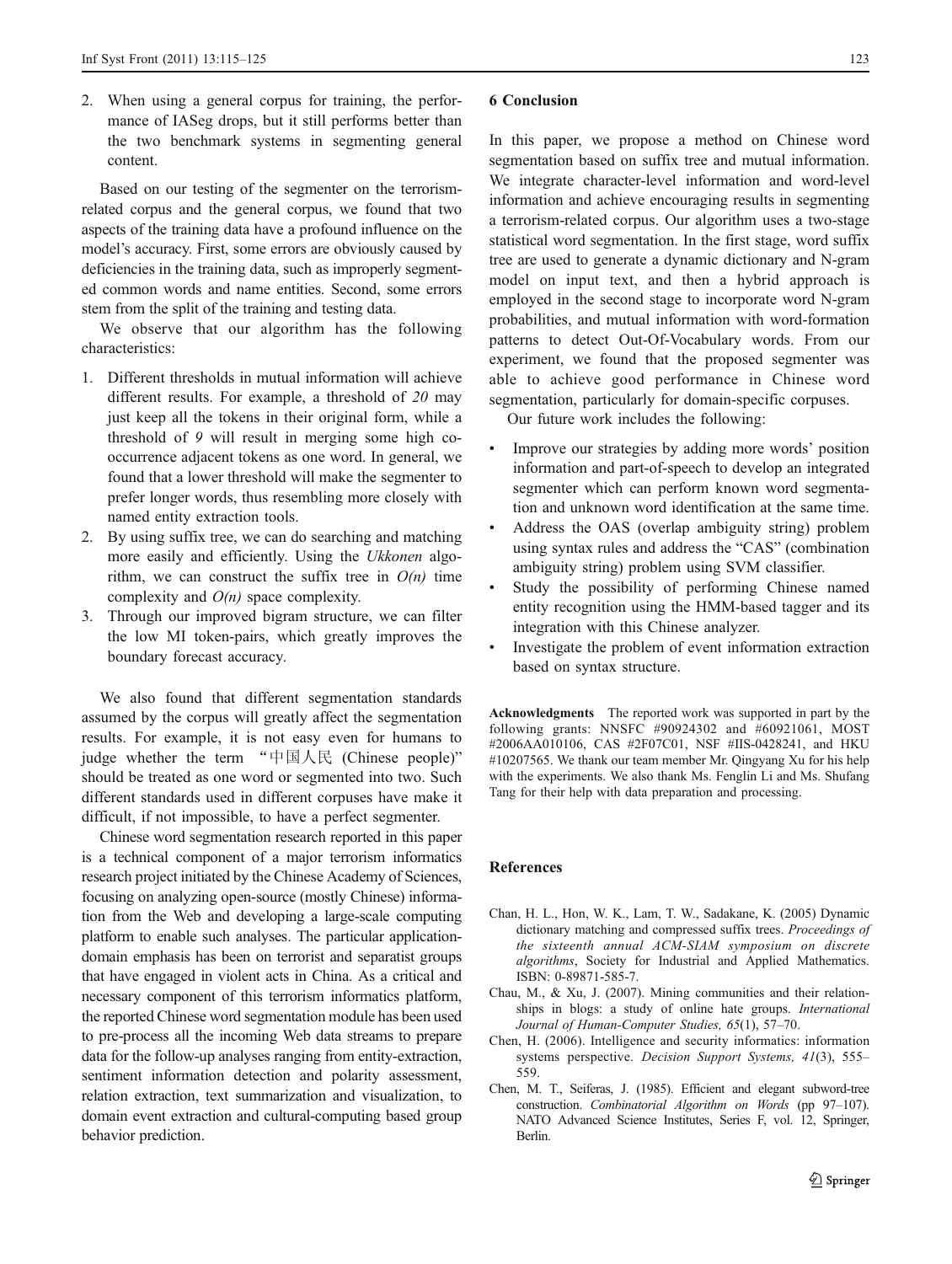- <span id="page-9-0"></span>Chen, H., & Xu, J. (2006). Intelligence and security informatics. Annual Review of Information Science and Technology, 40, 229–289.
- Chien, L. F. (1997). PAT-tree based keyword extraction for chinese information retrieval. ACM SIGIR
- Creutz, M., Lagus, K. (2007). Unsupervised models for morpheme segmentation and morphology learning. ACM Transactions on Speech and Language Processing, Volume 4, Issue 1.
- Cui, S. Q., Liu, Q., Meng, Y., Yu, H., & Nishino, F. (2006). New word detection based on large-scale corpus. Journal of Computer Research and Development, 43(05), 927–932.
- Dai, Y. B., Khoo, S. G. T., Loh, T. E. (1999). A new statistical formula for Chinese word segmentation incorporating contextual information. In: Proc. of the 22nd ACM SIGIR Conf. on Research and Development in Information Retrieval (pp 82–89).
- Fang, Y., Yang, H. E. H. (2005). The algorithm design and realization to calculate the mutual information of four-word-string in large scale corpus. Computer Development & Applications, Vol.1.
- Giegerich, R., & Kurtz, S. (1997). From Ukkonen to McCreight and Weiner: a unifying view to linear-time suffix tree construction. Algorithmica, 19, 331–353.
- Hockenmaier, J., & Brew, C. (1998). Error-driven segmentation of Chinese. Communications of COLIPS, 1(1), 69–84.
- Jia, N., & Zhang, Q. (2007). Identification of Chinese names based on maximum entropy model. Computer Engineering, 33(9), 31–33.
- Leydesdorff, L., & Zhou, P. (2008). Co-word analysis using the Chinese character set. Journal of the American Society for Information Science and Technology, 59(9), 1528–1530.
- Li, J. F., & Zhang, Y. F. (2002). Segmenting Chinese by EM algorithm. Journal of the China Society for Scientific and Technical Information, 03, 13–16.
- Li, R., Liu, S. H., Ye, S. W., & Shi, Z. Z. (2001). A method of crossing ambiguities in Chinese word segmentation based on SVM and k-NN. Journal of Chinese Information Processing, 15 (6), 13–18 (in Chinese).
- Low, J. K., Ng, H. T., Guo, W. (2005). A maximum entropy approach to Chinese word segmentation. Proceedings of the Fourth SIGHAN Workshop on Chinese Language Processing (pp 161-164). Jeju Island, Korea.
- Maaß, M. (1999). Suffix trees and their applications. Ferienakademie 1999 Kurs 2: Bäume: Algorithmik and Kombinatorik.
- McCreight, E. M. (1976). A space-economical suffix tree construction algorithm. Journal of ACM, 23(2), 262–272.
- Ong, T. H., Chen, H. (1999). Updateable PAT-tree approach to chinese key phrase extraction using mutual information: a linguistic foundation for knowledge management. In Proceedings of the Asian Digital Library Conference (pp 63-84). Taipei, Taiwan.
- Palmer, D. (1997). A trainable rule-based algorithm to word segmentation. In Proceedings of the 35th Annual Meeting of the Association of Computational Linguistics. Madrid, Spain.
- Peng, F. C., Schuurmans D. (2001). Self-supervised Chinese word segmentation. Proceedings of the 4th International Symposium of Intelligent Data Analysis (pp 238–247).
- Peng, F. C., Feng, F. F., McCallum, A. (2004). Chinese segmentation and new word detection using conditional random fields. COLING 2004, Geneva, Switzerland.
- Ponte, J. M., Croft, W. B. (1996). Useg: a retargetable word segmentation procedure for information retrieval. In Proceedings of SDAIR96, Las Vegas, Nevada.
- Raghu, T. S., & Chen, H. (2007). Cyberinfrastructure for homeland security: advances in information sharing, data mining, and collaboration systems. Decision Support Systems, 43(4), 1321– 1323.
- Sproat, R., Shih, C., Gale, W., & Chang, N. (1996). A stochastic finite-state word-segmentation algorithm for Chinese. Computational Linguistics, 22(3), 377–404.
- Sun, M. S., Xiao, M., & Zou, J. Y. (2004). Chinese word segmentation without using dictionary based on unsupervised learning strategy. Chinese Journal of Computers, 27(6), 736–742.
- Teahan, W. J., Wen, Y., McNab, R. J., & Witten, I. H. (2000). A compression-based algorithm for Chinese word segmentation. Computational Linguistics, 26, 375–393.
- Ukkonen, E. (1992). Constructing suffix trees on-line in linear time. In Jv Leeuwen (ed), Proc. IFIP 12th World Computer Congress on Algorithms, Software, Architecture (pp 484–492) Madrid, Spain.
- Ukkonen, E. (1995). On-line Construction of Suffix-Trees. Algorithmica, 14(3).
- Weiner, P. (1973). Linear pattern matching algorithms. *Proc. 14th IEEE* Annual Symp. on Switching and Automata Theory (pp 1-11).
- Wong, P.-k., Chan, C. (1996). Chinese word segmentation based on maximum matching and word binding force. Proceedings of the 16th International Conference on Computational Linguistics (pp 200–203).
- Wu, Z., & Tseng, G. (1993). Chinese text segmentation for text retrieval achievements and problems. Journal of the American Society for Information Science, 44(9), 532–542.
- Xue, N. W. (2003). Chinese word segmentation as character tagging. International Journal of Computational Linguistics and Chinese Language Processing, 8(1), 29–48.
- Xue, N.W., Chiou, Fu-Dong, and Palmer, M. Building a large annotated Chinese corpus. In Proceedings of the 19th International Conference on Computational Linguistics. Taipei, Taiwan, 2002.
- Yu, H. K., Zhang, H. P., Liu, Q., Lv, X. Q., & Shi, S. C. (2006). Chinese named entity identification using cascaded hidden Markov model. Journal on Communications, 27(2), 87–94.
- Zhang, H. P., Yu, H. K., Xiong, D. Y., Liu Q. (2003). HMM-Based Chinese lexical analyzer ICTCLAS. In Proc. of the 2nd SIGHAN Workshop (pp 184–187).
- Zhang, C. L., Hao, F. L., Wan, W. L. (2004). An automatic and dictionary-free Chinese word segmentation method based on suffix array. Journal of Jilin University (Science Edition), Vol 4.
- Zhou, L. X., Liu, Q. (2002). A Character-net Based Chinese Text Segmentation Method, SEMANET: Building and Using Semantic Networks Workshop at the 19th COLING (pp 101–106).

Daniel Zeng received the M.S. and Ph.D. degrees in industrial administration from Carnegie Mellon University and the B.S. degree in economics and operations research from the University of Science and Technology of China, Hefei, China. He is a Research Professor at the Institute of Automation in the Chinese Academy of Sciences and a Professor and Honeywell Fellow in the Department of Management Information Systems at the University of Arizona. Zeng's research interests include intelligence and security informatics, spatial-temporal data analysis, infectious disease informatics, social computing, recommender systems, software agents, and applied operations research and game theory with application in e-commerce and online advertising systems. He has published one monograph and more than 170 peer-reviewed articles. His research has been mainly funded by the U.S. National Science Foundation, the National Natural Science Foundation of China, the Chinese Academy of Sciences, the U.S. Department of Homeland Security, the Ministry of Science and Technology of China, and the Ministry of Health of China.

Donghua Wei is currently a banking and financial system manager in the Postal Savings Bank of China. She received her M.S. degree in Computer Application Technology from Beijing Normal University and her B.S. degree in management information systems from Beijing Technology and Business University. Her research interests include information retrieval and Web mining. She has published several conference papers at PAISI 2007, ICCSE 2007, and PAISI 2008.